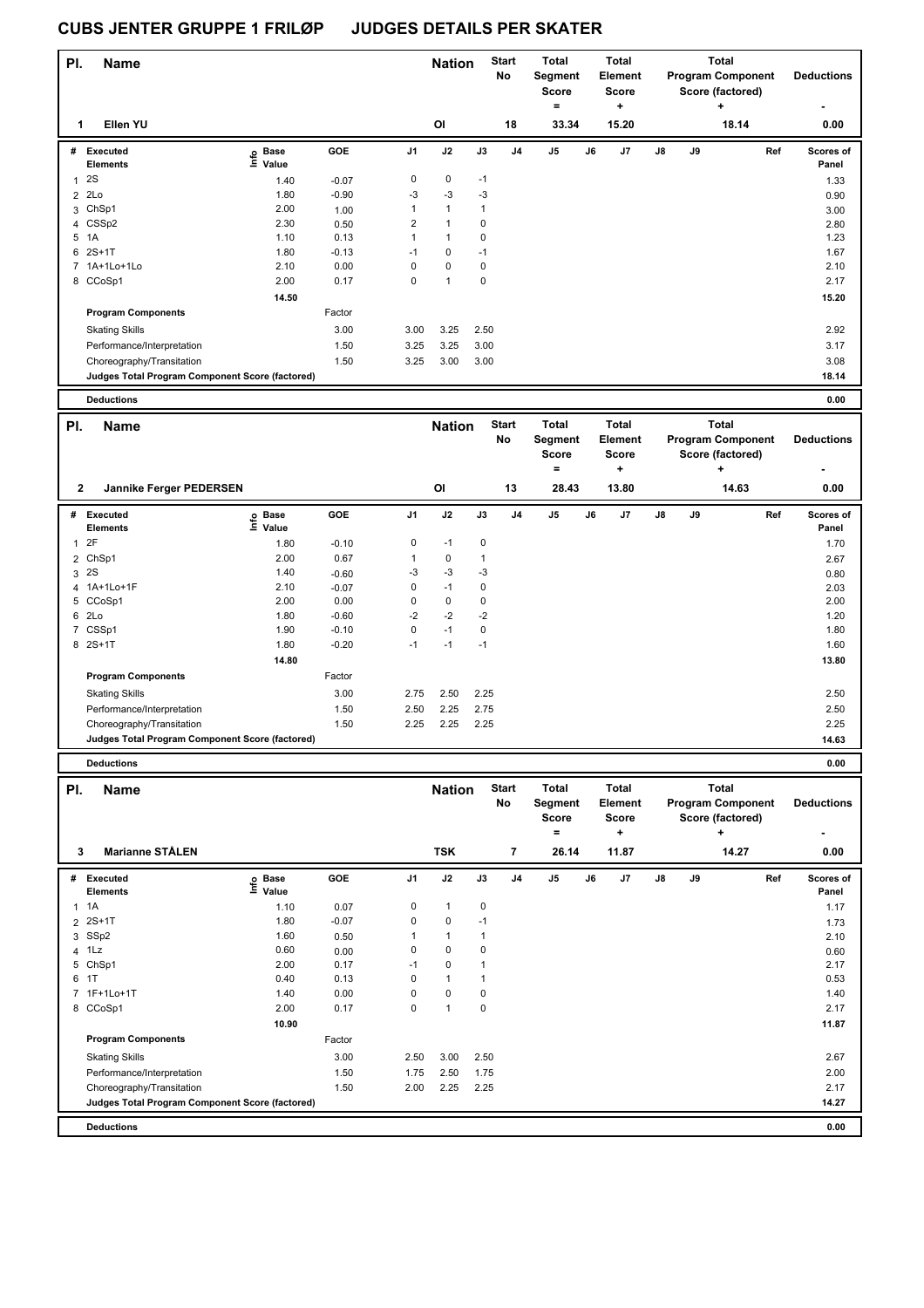| PI. | <b>Name</b>                                     |                   |         |                | <b>Nation</b> |             | <b>Start</b><br>No | <b>Total</b><br>Segment<br><b>Score</b> |    | Total<br>Element<br><b>Score</b> |    |    | Total<br><b>Program Component</b><br>Score (factored) | <b>Deductions</b>  |
|-----|-------------------------------------------------|-------------------|---------|----------------|---------------|-------------|--------------------|-----------------------------------------|----|----------------------------------|----|----|-------------------------------------------------------|--------------------|
| 4   | Mathilde Austdahl SANDØY                        |                   |         |                | OI            |             | 3                  | $=$<br>25.82                            |    | ÷<br>11.92                       |    |    | ٠<br>13.90                                            | 0.00               |
|     |                                                 |                   |         |                |               |             |                    |                                         |    |                                  |    |    |                                                       |                    |
| #   | Executed<br><b>Elements</b>                     | e Base<br>E Value | GOE     | J <sub>1</sub> | J2            | J3          | J <sub>4</sub>     | J <sub>5</sub>                          | J6 | J7                               | J8 | J9 | Ref                                                   | Scores of<br>Panel |
| 1   | 1A+1Lo<+1Lo<<                                   | 1.50              | $-0.53$ | $-3$           | $-3$          | $-2$        |                    |                                         |    |                                  |    |    |                                                       | 0.97               |
|     | 2 CCoSp1                                        | 2.00              | $-0.10$ | $\mathbf 0$    | $-1$          | $\mathbf 0$ |                    |                                         |    |                                  |    |    |                                                       | 1.90               |
|     | 3 2S+SEQ                                        | 1.12              | $-0.27$ | $-1$           | $-1$          | $-2$        |                    |                                         |    |                                  |    |    |                                                       | 0.85               |
|     | 4 2T                                            | 1.40              | $-0.27$ | $-1$           | $-1$          | $-2$        |                    |                                         |    |                                  |    |    |                                                       | 1.13               |
|     | 5 ChSp1                                         | 2.00              | 1.00    | 1              | $\mathbf{1}$  | 1           |                    |                                         |    |                                  |    |    |                                                       | 3.00               |
|     | 6 2Lo                                           | 1.80              | $-0.10$ | $-1$           | $\mathbf 0$   | $\mathbf 0$ |                    |                                         |    |                                  |    |    |                                                       | 1.70               |
|     | 7 1A                                            | 1.10              | 0.07    | 0              | $\mathbf{1}$  | $\mathbf 0$ |                    |                                         |    |                                  |    |    |                                                       | 1.17               |
|     | 8 LSp1                                          | 1.50              | $-0.30$ | $-1$           | $-1$          | $-1$        |                    |                                         |    |                                  |    |    |                                                       | 1.20               |
|     |                                                 | 12.42             |         |                |               |             |                    |                                         |    |                                  |    |    |                                                       | 11.92              |
|     | <b>Program Components</b>                       |                   | Factor  |                |               |             |                    |                                         |    |                                  |    |    |                                                       |                    |
|     | <b>Skating Skills</b>                           |                   | 3.00    | 2.50           | 2.50          | 2.25        |                    |                                         |    |                                  |    |    |                                                       | 2.42               |
|     | Performance/Interpretation                      |                   | 1.50    | 2.50           | 2.25          | 2.00        |                    |                                         |    |                                  |    |    |                                                       | 2.25               |
|     | Choreography/Transitation                       |                   | 1.50    | 2.25           | 2.00          | 2.25        |                    |                                         |    |                                  |    |    |                                                       | 2.17               |
|     | Judges Total Program Component Score (factored) |                   |         |                |               |             |                    |                                         |    |                                  |    |    |                                                       | 13.90              |
|     | <b>Deductions</b>                               |                   |         |                |               |             |                    |                                         |    |                                  |    |    |                                                       | 0.00               |

< Under-rotated jump << Downgraded jump

| PI. | <b>Name</b><br><b>Sofie LARSEN</b>              |                   |         |      | <b>Nation</b> |             | <b>Start</b><br><b>No</b> | <b>Total</b><br>Segment<br><b>Score</b><br>$\equiv$ |    | <b>Total</b><br><b>Element</b><br><b>Score</b><br>٠ |               |    | <b>Total</b><br><b>Program Component</b><br>Score (factored)<br>÷ | <b>Deductions</b><br>٠ |
|-----|-------------------------------------------------|-------------------|---------|------|---------------|-------------|---------------------------|-----------------------------------------------------|----|-----------------------------------------------------|---------------|----|-------------------------------------------------------------------|------------------------|
| 5   |                                                 |                   |         |      | <b>BSK</b>    |             | 10                        | 23.82                                               |    | 9.70                                                |               |    | 14.12                                                             | 0.00                   |
| #   | <b>Executed</b><br><b>Elements</b>              | e Base<br>⊆ Value | GOE     | J1   | J2            | J3          | J <sub>4</sub>            | J <sub>5</sub>                                      | J6 | J7                                                  | $\mathsf{J}8$ | J9 | Ref                                                               | Scores of<br>Panel     |
| 1   | CoSp1                                           | 1.70              | $-0.10$ | 0    | 0             | $-1$        |                           |                                                     |    |                                                     |               |    |                                                                   | 1.60                   |
|     | 2 1F                                            | 0.50              | 0.00    | 0    | 0             | 0           |                           |                                                     |    |                                                     |               |    |                                                                   | 0.50                   |
| 3   | 1Lz                                             | 0.60              | 0.00    | 0    | $\mathbf 0$   | 0           |                           |                                                     |    |                                                     |               |    |                                                                   | 0.60                   |
| 4   | ChSp1                                           | 2.00              | 0.67    |      | $\mathbf{1}$  | $\mathbf 0$ |                           |                                                     |    |                                                     |               |    |                                                                   | 2.67                   |
|     | 5 1Lz+1Lo                                       | 1.10              | 0.00    | 0    | 0             | 0           |                           |                                                     |    |                                                     |               |    |                                                                   | 1.10                   |
| 6   | CUSp1                                           | 1.70              | $-0.40$ | 0    | $-2$          | $-2$        |                           |                                                     |    |                                                     |               |    |                                                                   | 1.30                   |
|     | 7 1F+1Lo+1Lo                                    | 1.50              | 0.03    | 1    | 0             | $-1$        |                           |                                                     |    |                                                     |               |    |                                                                   | 1.53                   |
|     | 8 1 S                                           | 0.40              | 0.00    | 0    | $\mathbf 0$   | $\mathbf 0$ |                           |                                                     |    |                                                     |               |    |                                                                   | 0.40                   |
|     |                                                 | 9.50              |         |      |               |             |                           |                                                     |    |                                                     |               |    |                                                                   | 9.70                   |
|     | <b>Program Components</b>                       |                   | Factor  |      |               |             |                           |                                                     |    |                                                     |               |    |                                                                   |                        |
|     | <b>Skating Skills</b>                           |                   | 3.00    | 2.25 | 2.25          | 1.75        |                           |                                                     |    |                                                     |               |    |                                                                   | 2.08                   |
|     | Performance/Interpretation                      |                   | 1.50    | 2.50 | 3.00          | 2.50        |                           |                                                     |    |                                                     |               |    |                                                                   | 2.67                   |
|     | Choreography/Transitation                       |                   | 1.50    | 2.50 | 3.00          | 2.25        |                           |                                                     |    |                                                     |               |    |                                                                   | 2.58                   |
|     | Judges Total Program Component Score (factored) |                   |         |      |               |             |                           |                                                     |    |                                                     |               |    |                                                                   | 14.12                  |
|     | <b>Deductions</b>                               |                   |         |      |               |             |                           |                                                     |    |                                                     |               |    |                                                                   | 0.00                   |

| PI.            | <b>Name</b>                                     |                            |         |                | <b>Nation</b> |      | <b>Start</b><br><b>No</b> | <b>Total</b><br>Segment<br>Score<br>= |    | Total<br>Element<br><b>Score</b><br>٠ |               |    | <b>Total</b><br><b>Program Component</b><br>Score (factored)<br>٠ | <b>Deductions</b>  |
|----------------|-------------------------------------------------|----------------------------|---------|----------------|---------------|------|---------------------------|---------------------------------------|----|---------------------------------------|---------------|----|-------------------------------------------------------------------|--------------------|
| 6              | <b>Frida Eline JENSEN</b>                       |                            |         |                | SIL           |      | 14                        | 23.61                                 |    | 10.74                                 |               |    | 12.87                                                             | 0.00               |
| #              | <b>Executed</b><br><b>Elements</b>              | e Base<br>E Value<br>Value | GOE     | J <sub>1</sub> | J2            | J3   | J <sub>4</sub>            | J5                                    | J6 | J7                                    | $\mathsf{J}8$ | J9 | Ref                                                               | Scores of<br>Panel |
| 1              | $2S+1T$                                         | 1.80                       | $-0.07$ | 0              | $\pmb{0}$     | $-1$ |                           |                                       |    |                                       |               |    |                                                                   | 1.73               |
|                | $2$ 2T<                                         | 1.00                       | $-0.40$ | $-2$           | $-2$          | $-2$ |                           |                                       |    |                                       |               |    |                                                                   | 0.60               |
|                | 3 LSp1                                          | 1.50                       | $-0.10$ | 0              | $-1$          | 0    |                           |                                       |    |                                       |               |    |                                                                   | 1.40               |
|                | 4 2 S                                           | 1.40                       | $-0.13$ | 0              | $-1$          | $-1$ |                           |                                       |    |                                       |               |    |                                                                   | 1.27               |
|                | 5 1F+1Lo+1Lo                                    | 1.50                       | 0.20    |                | $\mathbf{1}$  |      |                           |                                       |    |                                       |               |    |                                                                   | 1.70               |
|                | 6 ChSp1                                         | 2.00                       | $-0.33$ | 0              | $-1$          | $-1$ |                           |                                       |    |                                       |               |    |                                                                   | 1.67               |
| $\overline{7}$ | CCoSp1                                          | 2.00                       | $-0.20$ | 0              | $-1$          | $-1$ |                           |                                       |    |                                       |               |    |                                                                   | 1.80               |
|                | 8 1Lz                                           | 0.60                       | $-0.03$ | 0              | $-1$          | 0    |                           |                                       |    |                                       |               |    |                                                                   | 0.57               |
|                |                                                 | 11.80                      |         |                |               |      |                           |                                       |    |                                       |               |    |                                                                   | 10.74              |
|                | <b>Program Components</b>                       |                            | Factor  |                |               |      |                           |                                       |    |                                       |               |    |                                                                   |                    |
|                | <b>Skating Skills</b>                           |                            | 3.00    | 2.75           | 2.00          | 2.00 |                           |                                       |    |                                       |               |    |                                                                   | 2.25               |
|                | Performance/Interpretation                      |                            | 1.50    | 2.25           | 2.00          | 2.00 |                           |                                       |    |                                       |               |    |                                                                   | 2.08               |
|                | Choreography/Transitation                       |                            | 1.50    | 2.50           | 1.50          | 2.00 |                           |                                       |    |                                       |               |    |                                                                   | 2.00               |
|                | Judges Total Program Component Score (factored) |                            |         |                |               |      |                           |                                       |    |                                       |               |    |                                                                   | 12.87              |
|                | <b>Deductions</b>                               |                            |         |                |               |      |                           |                                       |    |                                       |               |    |                                                                   | 0.00               |

< Under-rotated jump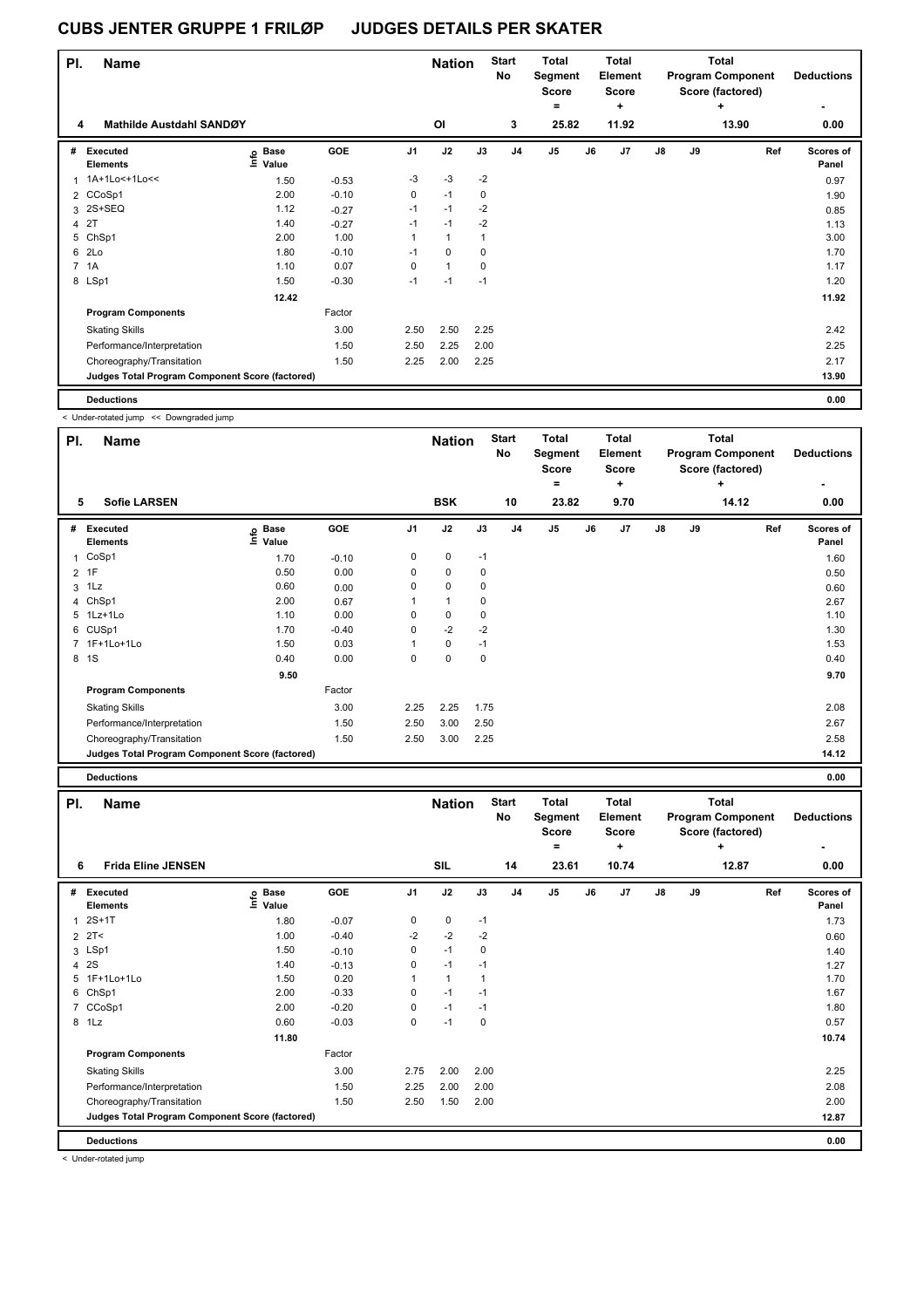| PI.            | <b>Name</b>                                     |                            |         |             | <b>Nation</b> |                | <b>Start</b><br>No | <b>Total</b><br>Segment<br><b>Score</b> |    | <b>Total</b><br><b>Element</b><br><b>Score</b> |    |    | <b>Total</b><br><b>Program Component</b><br>Score (factored)      |     | <b>Deductions</b>  |
|----------------|-------------------------------------------------|----------------------------|---------|-------------|---------------|----------------|--------------------|-----------------------------------------|----|------------------------------------------------|----|----|-------------------------------------------------------------------|-----|--------------------|
| 7              | <b>Victoria GRANDAHL</b>                        |                            |         |             | <b>SSK</b>    |                | 12                 | $=$<br>23.37                            |    | ÷<br>10.87                                     |    |    | ٠<br>12.50                                                        |     | 0.00               |
|                | # Executed<br>Elements                          | e Base<br>E Value<br>Value | GOE     | J1          | J2            | J3             | J <sub>4</sub>     | J5                                      | J6 | J7                                             | J8 | J9 |                                                                   | Ref | Scores of<br>Panel |
| $\mathbf{1}$   | 1F+1T+1Lo                                       | 1.40                       | 0.20    | 1           | 1             | $\mathbf{1}$   |                    |                                         |    |                                                |    |    |                                                                   |     | 1.60               |
| $\overline{2}$ | 1Lz                                             | 0.60                       | $-0.03$ | $\mathsf 0$ | 0             | $-1$           |                    |                                         |    |                                                |    |    |                                                                   |     | 0.57               |
| 3              | CSp1                                            | 1.40                       | $-0.20$ | 0           | $-1$          | $-1$           |                    |                                         |    |                                                |    |    |                                                                   |     | 1.20               |
| 4              | ChSp1                                           | 2.00                       | 1.00    | 0           | $\mathbf{1}$  | $\overline{c}$ |                    |                                         |    |                                                |    |    |                                                                   |     | 3.00               |
| 5              | 1A                                              | 1.10                       | $-0.27$ | $-2$        | $-1$          | $-1$           |                    |                                         |    |                                                |    |    |                                                                   |     | 0.83               |
| 6              | 1F                                              | 0.50                       | 0.07    | $\mathsf 0$ | 0             | $\mathbf{1}$   |                    |                                         |    |                                                |    |    |                                                                   |     | 0.57               |
| 7              | 1Lz+1Lo                                         | 1.10                       | 0.00    | $\mathsf 0$ | 0             | $\mathbf 0$    |                    |                                         |    |                                                |    |    |                                                                   |     | 1.10               |
|                | 8 CCoSp1                                        | 2.00                       | 0.00    | 0           | 0             | 0              |                    |                                         |    |                                                |    |    |                                                                   |     | 2.00               |
|                |                                                 | 10.10                      |         |             |               |                |                    |                                         |    |                                                |    |    |                                                                   |     | 10.87              |
|                | <b>Program Components</b>                       |                            | Factor  |             |               |                |                    |                                         |    |                                                |    |    |                                                                   |     |                    |
|                | <b>Skating Skills</b>                           |                            | 3.00    | 2.00        | 2.50          | 2.25           |                    |                                         |    |                                                |    |    |                                                                   |     | 2.25               |
|                | Performance/Interpretation                      |                            | 1.50    | 1.50        | 1.75          | 2.00           |                    |                                         |    |                                                |    |    |                                                                   |     | 1.75               |
|                | Choreography/Transitation                       |                            | 1.50    | 1.75        | 2.25          | 2.25           |                    |                                         |    |                                                |    |    |                                                                   |     | 2.08               |
|                | Judges Total Program Component Score (factored) |                            |         |             |               |                |                    |                                         |    |                                                |    |    |                                                                   |     | 12.50              |
|                | <b>Deductions</b>                               |                            |         |             |               |                |                    |                                         |    |                                                |    |    |                                                                   |     | 0.00               |
|                |                                                 |                            |         |             |               |                |                    |                                         |    |                                                |    |    |                                                                   |     |                    |
| PI.            | <b>Name</b>                                     |                            |         |             | <b>Nation</b> |                | <b>Start</b><br>No | <b>Total</b><br>Segment<br><b>Score</b> |    | <b>Total</b><br><b>Element</b><br><b>Score</b> |    |    | <b>Total</b><br><b>Program Component</b><br>Score (factored)      |     | <b>Deductions</b>  |
| 8              | <b>Nathalie ALSAKER</b>                         |                            |         |             | <b>BKK</b>    |                | 1                  | $=$<br>21.91                            |    | ٠<br>9.65                                      |    |    | +<br>12.26                                                        |     | 0.00               |
|                |                                                 |                            |         |             |               |                |                    |                                         |    |                                                |    |    |                                                                   |     |                    |
|                | # Executed<br>Elements                          | e Base<br>E Value<br>Value | GOE     | J1          | J2            | J3             | J <sub>4</sub>     | J5                                      | J6 | J7                                             | J8 | J9 |                                                                   | Ref | Scores of<br>Panel |
| 1              | ChSp1                                           | 2.00                       | $-0.33$ | $-1$        | 0             | $-1$           |                    |                                         |    |                                                |    |    |                                                                   |     | 1.67               |
| $\overline{2}$ | SSp1                                            | 1.30                       | 0.50    | 1           | 1             | $\mathbf{1}$   |                    |                                         |    |                                                |    |    |                                                                   |     | 1.80               |
| 3              | 1Lo                                             | 0.50                       | 0.00    | 0           | 0             | 0              |                    |                                         |    |                                                |    |    |                                                                   |     | 0.50               |
| 4              | 1A                                              | 1.10                       | $-0.47$ | -2          | $-2$          | -3             |                    |                                         |    |                                                |    |    |                                                                   |     | 0.63               |
| 5              | 2S                                              | 1.40                       | 0.00    | 0           | 0             | 0              |                    |                                         |    |                                                |    |    |                                                                   |     | 1.40               |
|                | 6 1A+SEQ                                        | 0.88                       | $-0.40$ | $-2$        | $-2$          | $-2$           |                    |                                         |    |                                                |    |    |                                                                   |     | 0.48               |
| 7              | 1F+1Lo+1T                                       | 1.40                       | $-0.03$ | $\mathsf 0$ | $\pmb{0}$     | $-1$           |                    |                                         |    |                                                |    |    |                                                                   |     | 1.37               |
|                | 8 CSSp1                                         | 1.90                       | $-0.10$ | $-1$        | 0             | 0              |                    |                                         |    |                                                |    |    |                                                                   |     | 1.80               |
|                |                                                 | 10.48                      |         |             |               |                |                    |                                         |    |                                                |    |    |                                                                   |     | 9.65               |
|                | <b>Program Components</b>                       |                            | Factor  |             |               |                |                    |                                         |    |                                                |    |    |                                                                   |     |                    |
|                | <b>Skating Skills</b>                           |                            | 3.00    | 2.25        | 2.25          | 2.00           |                    |                                         |    |                                                |    |    |                                                                   |     | 2.17               |
|                | Performance/Interpretation                      |                            | 1.50    | 2.00        | 1.75          | 1.75           |                    |                                         |    |                                                |    |    |                                                                   |     | 1.83               |
|                | Choreography/Transitation                       |                            | 1.50    | 1.75        | 2.25          | 2.00           |                    |                                         |    |                                                |    |    |                                                                   |     | 2.00               |
|                | Judges Total Program Component Score (factored) |                            |         |             |               |                |                    |                                         |    |                                                |    |    |                                                                   |     | 12.26              |
|                |                                                 |                            |         |             |               |                |                    |                                         |    |                                                |    |    |                                                                   |     |                    |
|                | <b>Deductions</b>                               |                            |         |             |               |                |                    |                                         |    |                                                |    |    |                                                                   |     | 0.00               |
| PI.            | <b>Name</b>                                     |                            |         |             | <b>Nation</b> |                | <b>Start</b><br>No | Total<br>Segment<br>Score<br>$=$        |    | Total<br>Element<br><b>Score</b><br>÷          |    |    | <b>Total</b><br><b>Program Component</b><br>Score (factored)<br>٠ |     | <b>Deductions</b>  |
| 9              | <b>Elisabeth LIEUNGH</b>                        |                            |         |             | <b>AKK</b>    |                | 11                 | 19.92                                   |    | 8.53                                           |    |    | 11.39                                                             |     | 0.00               |
|                | # Executed                                      |                            | GOE     | J1          | J2            | J3             | J4                 | J5                                      | J6 | J7                                             | J8 | J9 |                                                                   | Ref | Scores of          |
|                | <b>Elements</b>                                 | e Base<br>⊆ Value          |         |             |               |                |                    |                                         |    |                                                |    |    |                                                                   |     | Panel              |
|                | $1 \t1A$                                        | 1.10                       | 0.00    | 0           | 0             | 0              |                    |                                         |    |                                                |    |    |                                                                   |     | 1.10               |
| $\overline{2}$ | 2S                                              | 1.40                       | $-0.60$ | $-3$        | $-3$          | $-3$           |                    |                                         |    |                                                |    |    |                                                                   |     | 0.80               |
| 3              | chsp0                                           | 0.00                       | 0.00    | $\sim$      | ä,            |                |                    |                                         |    |                                                |    |    |                                                                   |     | 0.00               |
|                | 4 CCoSp1                                        | 2.00                       | $-0.20$ | 0           | $-1$          | $-1$           |                    |                                         |    |                                                |    |    |                                                                   |     | 1.80               |
|                | 5 1F+1Lo+1Lo                                    | 1.50                       | $-0.03$ | $-1$        | 0             | 0              |                    |                                         |    |                                                |    |    |                                                                   |     | 1.47               |
|                | 6 1A+1Lo                                        | 1.60                       | $-0.07$ | 0           | $-1$          | 0              |                    |                                         |    |                                                |    |    |                                                                   |     | 1.53               |
|                | $7$ 1 Lz                                        | 0.60                       | $-0.07$ | $-1$        | $-1$          | 0              |                    |                                         |    |                                                |    |    |                                                                   |     | 0.53               |
|                | 8 SSp1                                          | 1.30                       | 0.00    | $\mathbf 0$ | 0             | 0              |                    |                                         |    |                                                |    |    |                                                                   |     | 1.30               |
|                |                                                 | 9.50                       |         |             |               |                |                    |                                         |    |                                                |    |    |                                                                   |     | 8.53               |
|                | <b>Program Components</b>                       |                            | Factor  |             |               |                |                    |                                         |    |                                                |    |    |                                                                   |     |                    |
|                | <b>Skating Skills</b>                           |                            | 3.00    | 2.25        | 1.75          | 1.75           |                    |                                         |    |                                                |    |    |                                                                   |     | 1.92               |
|                | Performance/Interpretation                      |                            | 1.50    | 2.00        | 1.75          | 2.00           |                    |                                         |    |                                                |    |    |                                                                   |     | 1.92               |
|                | Choreography/Transitation                       |                            | 1.50    | 2.25        | 1.50          | 1.75           |                    |                                         |    |                                                |    |    |                                                                   |     | 1.83               |
|                | Judges Total Program Component Score (factored) |                            |         |             |               |                |                    |                                         |    |                                                |    |    |                                                                   |     | 11.39              |
|                | <b>Deductions</b>                               |                            |         |             |               |                |                    |                                         |    |                                                |    |    |                                                                   |     | 0.00               |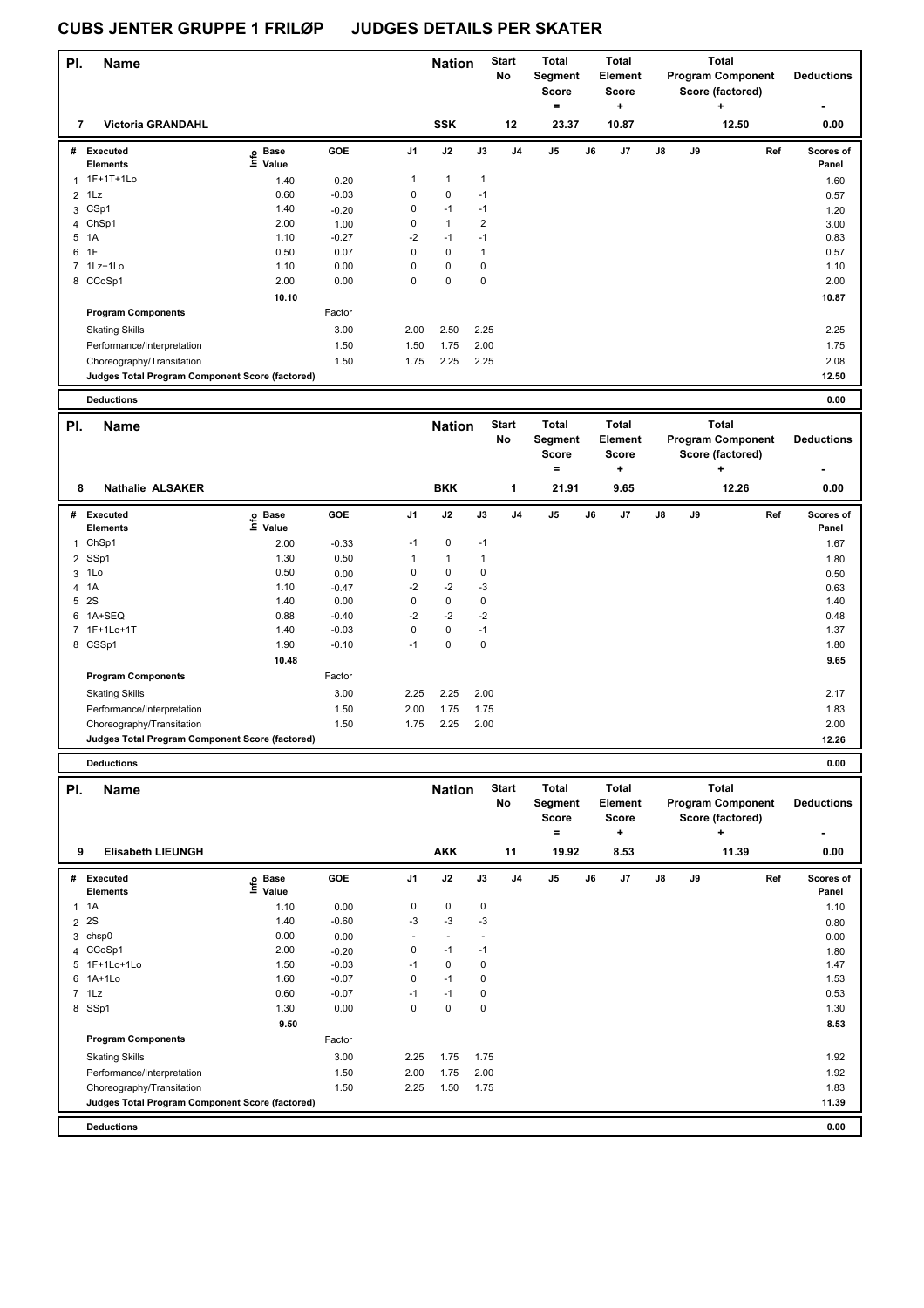| PI.            | <b>Name</b>                                     |   |                   |         |                | <b>Nation</b> |             | <b>Start</b><br>No | Total<br>Segment<br><b>Score</b> |    | Total<br>Element<br>Score |               |    | Total<br><b>Program Component</b><br>Score (factored) | <b>Deductions</b>  |
|----------------|-------------------------------------------------|---|-------------------|---------|----------------|---------------|-------------|--------------------|----------------------------------|----|---------------------------|---------------|----|-------------------------------------------------------|--------------------|
| 10             | <b>Helene THORIN</b>                            |   |                   |         |                | <b>OSK</b>    |             | 6                  | $\equiv$<br>19.11                |    | ٠<br>8.73                 |               |    | ÷<br>10.38                                            | ٠<br>0.00          |
|                |                                                 |   |                   |         |                |               |             |                    |                                  |    |                           |               |    |                                                       |                    |
| #              | Executed<br><b>Elements</b>                     |   | e Base<br>E Value | GOE     | J <sub>1</sub> | J2            | J3          | J <sub>4</sub>     | J <sub>5</sub>                   | J6 | J7                        | $\mathsf{J}8$ | J9 | Ref                                                   | Scores of<br>Panel |
| 1              | $1A+1T$                                         |   | 1.50              | 0.00    | $\mathbf 0$    | 0             | $\mathbf 0$ |                    |                                  |    |                           |               |    |                                                       | 1.50               |
|                | 2 CoSp1                                         |   | 1.70              | $-0.30$ | $-1$           | $-1$          | $-1$        |                    |                                  |    |                           |               |    |                                                       | 1.40               |
|                | 3 1Lz+1Lo+1T                                    | e | 1.50              | $-0.17$ | $-1$           | $-2$          | $-2$        |                    |                                  |    |                           |               |    |                                                       | 1.33               |
| $\overline{4}$ | 1S                                              |   | 0.40              | 0.00    | 0              | $\mathbf 0$   | 0           |                    |                                  |    |                           |               |    |                                                       | 0.40               |
| 5              | SISt1                                           |   | 1.80              | $-0.30$ | $-1$           | $-2$          | $\mathbf 0$ |                    |                                  |    |                           |               |    |                                                       | 1.50               |
| 6              | 1A                                              |   | 1.10              | 0.00    | 0              | $\mathbf 0$   | 0           |                    |                                  |    |                           |               |    |                                                       | 1.10               |
|                | 7 1F                                            |   | 0.50              | 0.00    | 0              | $\mathbf 0$   | $\mathbf 0$ |                    |                                  |    |                           |               |    |                                                       | 0.50               |
|                | 8 USp1                                          |   | 1.20              | $-0.20$ | 0              | $-1$          | $-1$        |                    |                                  |    |                           |               |    |                                                       | 1.00               |
|                |                                                 |   | 9.70              |         |                |               |             |                    |                                  |    |                           |               |    |                                                       | 8.73               |
|                | <b>Program Components</b>                       |   |                   | Factor  |                |               |             |                    |                                  |    |                           |               |    |                                                       |                    |
|                | <b>Skating Skills</b>                           |   |                   | 3.00    | 2.25           | 1.75          | 2.00        |                    |                                  |    |                           |               |    |                                                       | 2.00               |
|                | Performance/Interpretation                      |   |                   | 1.50    | 1.50           | 1.25          | 1.50        |                    |                                  |    |                           |               |    |                                                       | 1.42               |
|                | Choreography/Transitation                       |   |                   | 1.50    | 1.50           | 1.50          | 1.50        |                    |                                  |    |                           |               |    |                                                       | 1.50               |
|                | Judges Total Program Component Score (factored) |   |                   |         |                |               |             |                    |                                  |    |                           |               |    |                                                       | 10.38              |
|                | <b>Deductions</b>                               |   |                   |         |                |               |             |                    |                                  |    |                           |               |    |                                                       | 0.00               |

e Jump take off with wrong edge

| PI.            | Name                                            |                           |         |                | <b>Nation</b> |      | <b>Start</b><br>No | <b>Total</b><br>Segment<br><b>Score</b><br>= |    | Total<br>Element<br><b>Score</b><br>÷ |               |    | <b>Total</b><br><b>Program Component</b><br>Score (factored)<br>÷ | <b>Deductions</b>         |
|----------------|-------------------------------------------------|---------------------------|---------|----------------|---------------|------|--------------------|----------------------------------------------|----|---------------------------------------|---------------|----|-------------------------------------------------------------------|---------------------------|
| 11             | Helene Sundbye JØRGENSEN                        |                           |         |                | <b>AKK</b>    |      | 4                  | 17.52                                        |    | 7.87                                  |               |    | 9.65                                                              | 0.00                      |
| #              | Executed<br><b>Elements</b>                     | <b>Base</b><br>e<br>Value | GOE     | J <sub>1</sub> | J2            | J3   | J <sub>4</sub>     | J5                                           | J6 | J7                                    | $\mathsf{J}8$ | J9 | Ref                                                               | <b>Scores of</b><br>Panel |
|                | $1A+1T$                                         | 1.50                      | $-0.33$ | $-1$           | $-2$          | $-2$ |                    |                                              |    |                                       |               |    |                                                                   | 1.17                      |
|                | 2 1F+1Lo+1Lo                                    | 1.50                      | $-0.03$ | 0              | 0             | $-1$ |                    |                                              |    |                                       |               |    |                                                                   | 1.47                      |
| 3              | SSp1                                            | 1.30                      | $-0.10$ | 0              | $-1$          | 0    |                    |                                              |    |                                       |               |    |                                                                   | 1.20                      |
| 4              | ChSp1                                           | 2.00                      | $-0.17$ | 0              | $\mathbf 0$   | $-1$ |                    |                                              |    |                                       |               |    |                                                                   | 1.83                      |
| 5              | 1A                                              | 1.10                      | 0.00    | 0              | $\mathbf 0$   | 0    |                    |                                              |    |                                       |               |    |                                                                   | 1.10                      |
| 6              | 1F                                              | 0.50                      | 0.00    | 0              | $\mathbf 0$   | 0    |                    |                                              |    |                                       |               |    |                                                                   | 0.50                      |
| $\overline{7}$ | 1Lz                                             | 0.60                      | 0.00    | 0              | $\mathbf 0$   | 0    |                    |                                              |    |                                       |               |    |                                                                   | 0.60                      |
|                | 8 cosp0                                         | 0.00                      | 0.00    |                |               |      |                    |                                              |    |                                       |               |    |                                                                   | 0.00                      |
|                |                                                 | 8.50                      |         |                |               |      |                    |                                              |    |                                       |               |    |                                                                   | 7.87                      |
|                | <b>Program Components</b>                       |                           | Factor  |                |               |      |                    |                                              |    |                                       |               |    |                                                                   |                           |
|                | <b>Skating Skills</b>                           |                           | 3.00    | 1.75           | 1.50          | 1.75 |                    |                                              |    |                                       |               |    |                                                                   | 1.67                      |
|                | Performance/Interpretation                      |                           | 1.50    | 1.50           | 1.50          | 2.00 |                    |                                              |    |                                       |               |    |                                                                   | 1.67                      |
|                | Choreography/Transitation                       |                           | 1.50    | 1.75           | 1.25          | 1.25 |                    |                                              |    |                                       |               |    |                                                                   | 1.42                      |
|                | Judges Total Program Component Score (factored) |                           |         |                |               |      |                    |                                              |    |                                       |               |    |                                                                   | 9.65                      |
|                | <b>Deductions</b>                               |                           |         |                |               |      |                    |                                              |    |                                       |               |    |                                                                   | 0.00                      |

| PI.            | <b>Name</b>                                     |   |                            |            |                | <b>Nation</b>  |      | <b>Start</b><br><b>No</b> | <b>Total</b><br>Segment<br><b>Score</b> |    | <b>Total</b><br>Element<br><b>Score</b> |               |    | <b>Total</b><br><b>Program Component</b><br>Score (factored) | <b>Deductions</b>  |
|----------------|-------------------------------------------------|---|----------------------------|------------|----------------|----------------|------|---------------------------|-----------------------------------------|----|-----------------------------------------|---------------|----|--------------------------------------------------------------|--------------------|
| 12             | Karianne SKRETTINGLAND                          |   |                            |            |                | <b>GKK</b>     |      | 20                        | =<br>17.06                              |    | ٠<br>8.67                               |               |    | ٠<br>8.39                                                    | 0.00               |
| #              | Executed<br><b>Elements</b>                     |   | e Base<br>E Value<br>Value | <b>GOE</b> | J <sub>1</sub> | J2             | J3   | J <sub>4</sub>            | J5                                      | J6 | J <sub>7</sub>                          | $\mathsf{J}8$ | J9 | Ref                                                          | Scores of<br>Panel |
|                | 1 1Lz+1Lo                                       | e | 1.10                       | $-0.17$    | $-1$           | $-2$           | $-2$ |                           |                                         |    |                                         |               |    |                                                              | 0.93               |
|                | 2 SSp1                                          |   | 1.30                       | $-0.10$    | 0              | $\pmb{0}$      | $-1$ |                           |                                         |    |                                         |               |    |                                                              | 1.20               |
| 3              | 1A                                              |   | 1.10                       | 0.00       | 0              | $\mathbf 0$    | 0    |                           |                                         |    |                                         |               |    |                                                              | 1.10               |
|                | 4 1 S                                           |   | 0.40                       | 0.00       | 0              | $\mathbf 0$    | 0    |                           |                                         |    |                                         |               |    |                                                              | 0.40               |
|                | 5 CoSp1                                         |   | 1.70                       | $-0.40$    | $-1$           | $-1$           | $-2$ |                           |                                         |    |                                         |               |    |                                                              | 1.30               |
|                | 6 1F+1Lo+1Lo                                    |   | 1.50                       | 0.07       | 0              | $\mathbf{1}$   | 0    |                           |                                         |    |                                         |               |    |                                                              | 1.57               |
| $\overline{7}$ | CiSt1                                           |   | 1.80                       | $-0.20$    | $-1$           | $-1$           | 0    |                           |                                         |    |                                         |               |    |                                                              | 1.60               |
|                | 8 1F                                            |   | 0.50                       | 0.07       | 0              | $\overline{1}$ | 0    |                           |                                         |    |                                         |               |    |                                                              | 0.57               |
|                |                                                 |   | 9.40                       |            |                |                |      |                           |                                         |    |                                         |               |    |                                                              | 8.67               |
|                | <b>Program Components</b>                       |   |                            | Factor     |                |                |      |                           |                                         |    |                                         |               |    |                                                              |                    |
|                | <b>Skating Skills</b>                           |   |                            | 3.00       | 1.50           | 1.50           | 1.50 |                           |                                         |    |                                         |               |    |                                                              | 1.50               |
|                | Performance/Interpretation                      |   |                            | 1.50       | 1.00           | 1.25           | 2.00 |                           |                                         |    |                                         |               |    |                                                              | 1.42               |
|                | Choreography/Transitation                       |   |                            | 1.50       | 1.25           | 1.00           | 1.25 |                           |                                         |    |                                         |               |    |                                                              | 1.17               |
|                | Judges Total Program Component Score (factored) |   |                            |            |                |                |      |                           |                                         |    |                                         |               |    |                                                              | 8.39               |
|                | <b>Deductions</b>                               |   |                            |            |                |                |      |                           |                                         |    |                                         |               |    |                                                              | 0.00               |

e Jump take off with wrong edge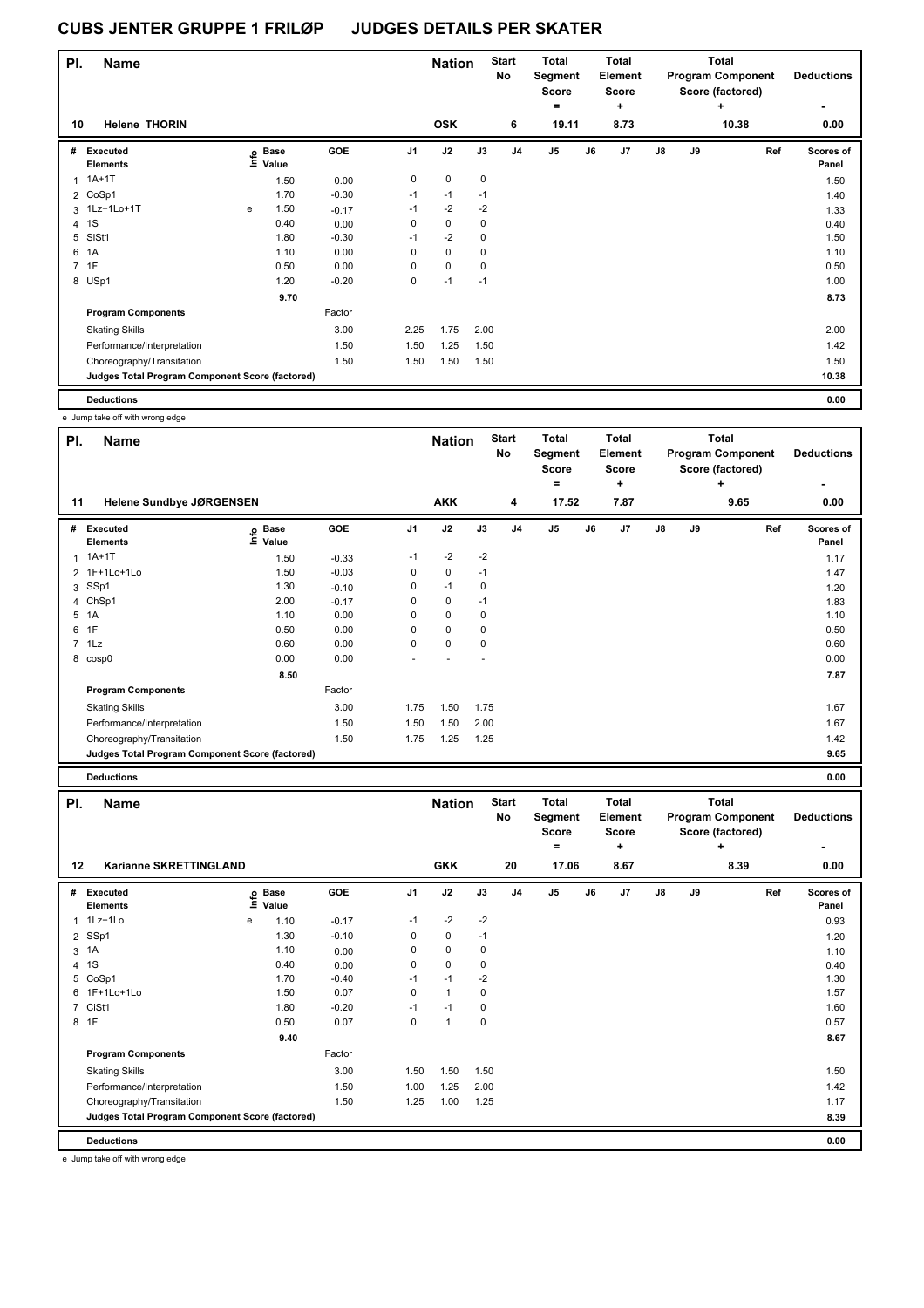| PI.            | <b>Name</b>                                     |                            |         |                | <b>Nation</b> |      | Start<br>No    | <b>Total</b><br>Segment<br><b>Score</b> |    | <b>Total</b><br>Element<br><b>Score</b> |            |    | <b>Total</b><br><b>Program Component</b><br>Score (factored) | <b>Deductions</b>  |
|----------------|-------------------------------------------------|----------------------------|---------|----------------|---------------|------|----------------|-----------------------------------------|----|-----------------------------------------|------------|----|--------------------------------------------------------------|--------------------|
|                |                                                 |                            |         |                |               |      |                | =                                       |    | ÷                                       |            |    | $\ddot{}$                                                    |                    |
| 13             | Sara ØSTENHEDEN                                 |                            |         |                | <b>OSK</b>    |      | 19             | 16.70                                   |    | 5.80                                    |            |    | 10.90                                                        | 0.00               |
| #              | Executed<br><b>Elements</b>                     | <b>Base</b><br>۴ô<br>Value | GOE     | J <sub>1</sub> | J2            | J3   | J <sub>4</sub> | J5                                      | J6 | J7                                      | ${\sf J8}$ | J9 | Ref                                                          | Scores of<br>Panel |
| 1              | 1Lo                                             | 0.50                       | 0.07    | 0              | $\mathbf{1}$  | 0    |                |                                         |    |                                         |            |    |                                                              | 0.57               |
| $\overline{2}$ | $1F+1Lo$                                        | 1.00                       | $-0.10$ | $-1$           | $-1$          | $-1$ |                |                                         |    |                                         |            |    |                                                              | 0.90               |
| 3              | SSp1                                            | 1.30                       | $-0.10$ | 0              | $-1$          | 0    |                |                                         |    |                                         |            |    |                                                              | 1.20               |
| 4              | 1F                                              | 0.50                       | $-0.03$ | 0              | 0             | $-1$ |                |                                         |    |                                         |            |    |                                                              | 0.47               |
| 5              | 1Lo+1Lo<<+1Lo<<                                 | 0.50                       | $-0.27$ | $-2$           | $-3$          | $-3$ |                |                                         |    |                                         |            |    |                                                              | 0.23               |
| 6              | ChSp1                                           | 2.00                       | $-0.17$ | 0              | $-1$          | 0    |                |                                         |    |                                         |            |    |                                                              | 1.83               |
| $\overline{7}$ | 1Lz                                             | 0.60                       | 0.00    | 0              | $\mathbf 0$   | 0    |                |                                         |    |                                         |            |    |                                                              | 0.60               |
| 8              | csp0                                            | 0.00                       | 0.00    |                |               |      |                |                                         |    |                                         |            |    |                                                              | 0.00               |
|                |                                                 | 6.40                       |         |                |               |      |                |                                         |    |                                         |            |    |                                                              | 5.80               |
|                | <b>Program Components</b>                       |                            | Factor  |                |               |      |                |                                         |    |                                         |            |    |                                                              |                    |
|                | <b>Skating Skills</b>                           |                            | 3.00    | 2.25           | 1.50          | 2.00 |                |                                         |    |                                         |            |    |                                                              | 1.92               |
|                | Performance/Interpretation                      |                            | 1.50    | 2.00           | 1.25          | 1.75 |                |                                         |    |                                         |            |    |                                                              | 1.67               |
|                | Choreography/Transitation                       |                            | 1.50    | 1.75           | 1.50          | 2.00 |                |                                         |    |                                         |            |    |                                                              | 1.75               |
|                | Judges Total Program Component Score (factored) |                            |         |                |               |      |                |                                         |    |                                         |            |    |                                                              | 10.90              |
|                | <b>Deductions</b>                               |                            |         |                |               |      |                |                                         |    |                                         |            |    |                                                              | 0.00               |

<< Downgraded jump

| PI. | <b>Name</b>                                     |                            |         |                | <b>Nation</b> |      | <b>Start</b><br>No | Total<br>Segment<br><b>Score</b><br>$=$ |    | <b>Total</b><br>Element<br><b>Score</b><br>÷ |               |    | Total<br><b>Program Component</b><br>Score (factored)<br>÷ | <b>Deductions</b><br>۰ |
|-----|-------------------------------------------------|----------------------------|---------|----------------|---------------|------|--------------------|-----------------------------------------|----|----------------------------------------------|---------------|----|------------------------------------------------------------|------------------------|
| 14  | <b>Eira BRATTETEIG</b>                          |                            |         |                | <b>BKK</b>    |      | 17                 | 16.42                                   |    | 8.28                                         |               |    | 8.14                                                       | 0.00                   |
| #   | <b>Executed</b><br><b>Elements</b>              | e Base<br>E Value<br>Value | GOE     | J <sub>1</sub> | J2            | J3   | J <sub>4</sub>     | J <sub>5</sub>                          | J6 | J7                                           | $\mathsf{J}8$ | J9 | Ref                                                        | Scores of<br>Panel     |
| 1   | 1F                                              | 0.50                       | 0.07    | 0              | 1             | 0    |                    |                                         |    |                                              |               |    |                                                            | 0.57                   |
|     | 2 CSSp1                                         | 1.90                       | $-0.40$ | $-2$           | $-1$          | $-1$ |                    |                                         |    |                                              |               |    |                                                            | 1.50                   |
| 3   | ChSp1                                           | 2.00                       | $-0.33$ | 0              | $-1$          | $-1$ |                    |                                         |    |                                              |               |    |                                                            | 1.67                   |
|     | 4 1Lo+1Lo                                       | 1.00                       | $-0.03$ | 0              | 0             | $-1$ |                    |                                         |    |                                              |               |    |                                                            | 0.97                   |
| 5   | 1Lz                                             | 0.60                       | $-0.10$ | $-1$           | $-1$          | $-1$ |                    |                                         |    |                                              |               |    |                                                            | 0.50                   |
| 6   | 1S                                              | 0.40                       | 0.00    | 0              | 0             | 0    |                    |                                         |    |                                              |               |    |                                                            | 0.40                   |
|     | 7 1F+1Lo+1Lo                                    | 1.50                       | $-0.03$ | 0              | 0             | $-1$ |                    |                                         |    |                                              |               |    |                                                            | 1.47                   |
|     | 8 SSp1                                          | 1.30                       | $-0.10$ | 0              | 0             | $-1$ |                    |                                         |    |                                              |               |    |                                                            | 1.20                   |
|     |                                                 | 9.20                       |         |                |               |      |                    |                                         |    |                                              |               |    |                                                            | 8.28                   |
|     | <b>Program Components</b>                       |                            | Factor  |                |               |      |                    |                                         |    |                                              |               |    |                                                            |                        |
|     | <b>Skating Skills</b>                           |                            | 3.00    | 1.75           | 1.25          | 1.25 |                    |                                         |    |                                              |               |    |                                                            | 1.42                   |
|     | Performance/Interpretation                      |                            | 1.50    | 1.25           | 1.25          | 1.25 |                    |                                         |    |                                              |               |    |                                                            | 1.25                   |
|     | Choreography/Transitation                       |                            | 1.50    | 1.25           | 1.25          | 1.50 |                    |                                         |    |                                              |               |    |                                                            | 1.33                   |
|     | Judges Total Program Component Score (factored) |                            |         |                |               |      |                    |                                         |    |                                              |               |    |                                                            | 8.14                   |
|     | <b>Deductions</b>                               |                            |         |                |               |      |                    |                                         |    |                                              |               |    |                                                            | 0.00                   |

| PI. | <b>Name</b>                                     |                            |         |                | <b>Nation</b> |      | <b>Start</b><br>No | <b>Total</b><br>Segment<br><b>Score</b><br>= |    | <b>Total</b><br>Element<br><b>Score</b><br>٠ |               |    | Total<br><b>Program Component</b><br>Score (factored)<br>÷ | <b>Deductions</b>  |
|-----|-------------------------------------------------|----------------------------|---------|----------------|---------------|------|--------------------|----------------------------------------------|----|----------------------------------------------|---------------|----|------------------------------------------------------------|--------------------|
| 15  | <b>Sofie ANDERSEN</b>                           |                            |         |                | <b>RKK</b>    |      | $\mathbf{2}$       | 15.26                                        |    | 7.24                                         |               |    | 8.02                                                       | 0.00               |
| #   | <b>Executed</b><br><b>Elements</b>              | e Base<br>E Value<br>Value | GOE     | J <sub>1</sub> | J2            | J3   | J <sub>4</sub>     | J <sub>5</sub>                               | J6 | J7                                           | $\mathsf{J}8$ | J9 | Ref                                                        | Scores of<br>Panel |
| 1   | $1F+1T<<$                                       | 0.50                       | $-0.10$ | $-1$           | $-1$          | $-1$ |                    |                                              |    |                                              |               |    |                                                            | 0.40               |
|     | 2 SSp1                                          | 1.30                       | 0.00    | 0              | $\mathbf 0$   | 0    |                    |                                              |    |                                              |               |    |                                                            | 1.30               |
| 3   | 1Lo                                             | 0.50                       | $-0.03$ | $-1$           | 0             | 0    |                    |                                              |    |                                              |               |    |                                                            | 0.47               |
|     | 4 1S+1Lo+1T<<                                   | 0.90                       | $-0.13$ | $-1$           | $-2$          | $-1$ |                    |                                              |    |                                              |               |    |                                                            | 0.77               |
| 5   | SISt1                                           | 1.80                       | $-0.10$ | $\Omega$       | $-1$          | 0    |                    |                                              |    |                                              |               |    |                                                            | 1.70               |
| 6   | 1Lo                                             | 0.50                       | 0.00    | 0              | $\mathbf 0$   | 0    |                    |                                              |    |                                              |               |    |                                                            | 0.50               |
| 7   | CoSp1                                           | 1.70                       | $-0.10$ | 0              | $-1$          | 0    |                    |                                              |    |                                              |               |    |                                                            | 1.60               |
|     | 8 1F                                            | 0.50                       | 0.00    | 0              | $\mathbf 0$   | 0    |                    |                                              |    |                                              |               |    |                                                            | 0.50               |
|     |                                                 | 7.70                       |         |                |               |      |                    |                                              |    |                                              |               |    |                                                            | 7.24               |
|     | <b>Program Components</b>                       |                            | Factor  |                |               |      |                    |                                              |    |                                              |               |    |                                                            |                    |
|     | <b>Skating Skills</b>                           |                            | 3.00    | 1.25           | 1.25          | 1.25 |                    |                                              |    |                                              |               |    |                                                            | 1.25               |
|     | Performance/Interpretation                      |                            | 1.50    | 1.00           | 1.25          | 1.25 |                    |                                              |    |                                              |               |    |                                                            | 1.17               |
|     | Choreography/Transitation                       |                            | 1.50    | 1.50           | 1.75          | 1.75 |                    |                                              |    |                                              |               |    |                                                            | 1.67               |
|     | Judges Total Program Component Score (factored) |                            |         |                |               |      |                    |                                              |    |                                              |               |    |                                                            | 8.02               |
|     | <b>Deductions</b>                               |                            |         |                |               |      |                    |                                              |    |                                              |               |    |                                                            | 0.00               |

<< Downgraded jump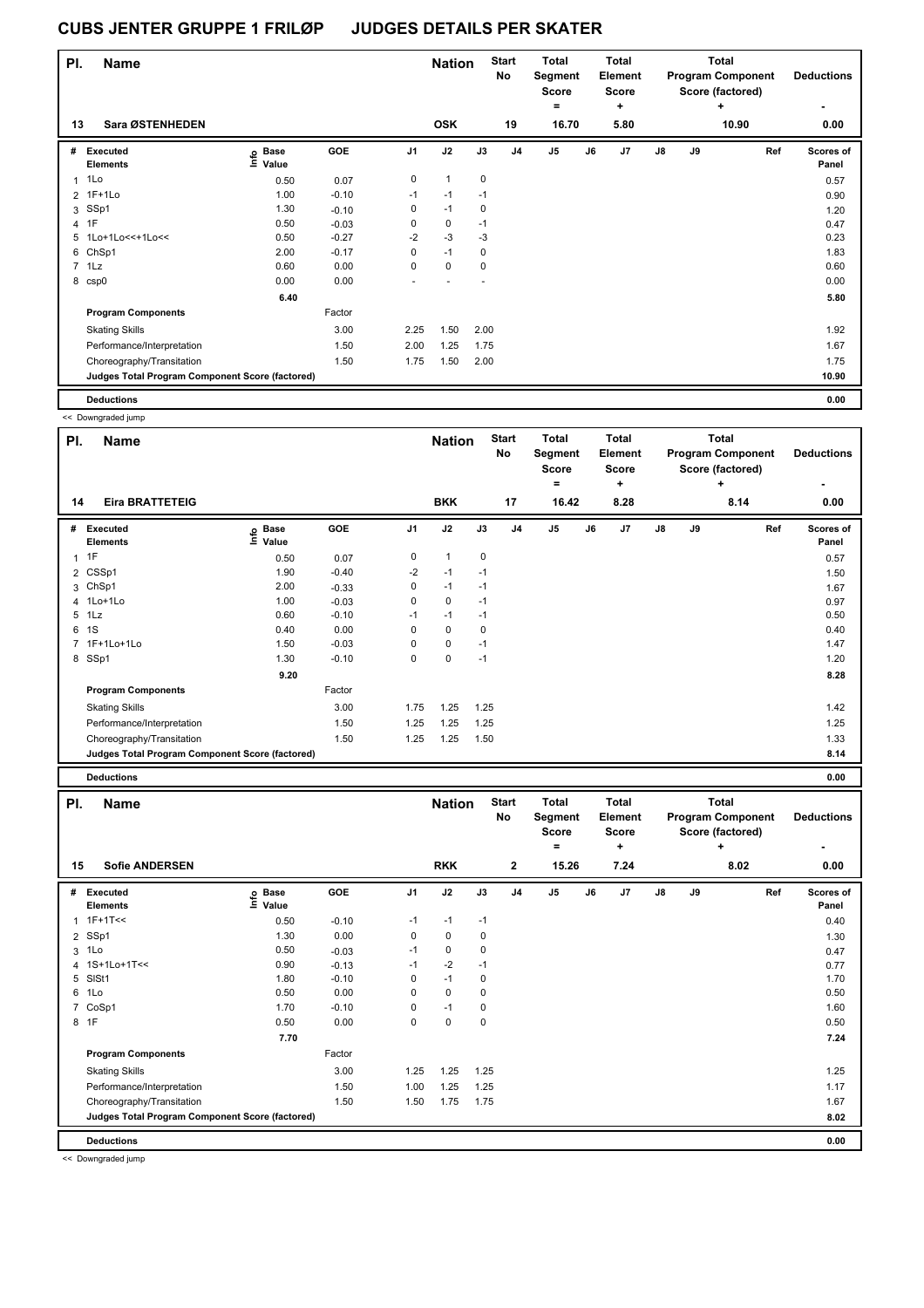| PI.            | <b>Name</b>                                     |                            |         |                | <b>Nation</b> |      | <b>Start</b><br>No | <b>Total</b><br>Segment<br><b>Score</b> |    | <b>Total</b><br>Element<br><b>Score</b> |               |    | <b>Total</b><br><b>Program Component</b><br>Score (factored) | <b>Deductions</b>  |
|----------------|-------------------------------------------------|----------------------------|---------|----------------|---------------|------|--------------------|-----------------------------------------|----|-----------------------------------------|---------------|----|--------------------------------------------------------------|--------------------|
|                |                                                 |                            |         |                |               |      |                    | $=$                                     |    | ÷                                       |               |    | $\ddot{}$                                                    |                    |
| 16             | <b>Telma EID</b>                                |                            |         |                | <b>GKK</b>    |      | 16                 | 12.48                                   |    | 4.10                                    |               |    | 8.38                                                         | 0.00               |
| #              | Executed<br><b>Elements</b>                     | <b>Base</b><br>١m<br>Value | GOE     | J <sub>1</sub> | J2            | J3   | J <sub>4</sub>     | J <sub>5</sub>                          | J6 | J7                                      | $\mathsf{J}8$ | J9 | Ref                                                          | Scores of<br>Panel |
| 1              | 1F*+1Lo*+1Lo*+1T*                               | 0.00                       | 0.00    |                |               |      |                    |                                         |    |                                         |               |    |                                                              | 0.00               |
|                | 2 1S*+1Lo*+1T*                                  | 0.00                       | 0.00    |                |               |      |                    |                                         |    |                                         |               |    |                                                              | 0.00               |
| 3              | SSp0                                            | 0.00                       | 0.00    |                |               |      |                    |                                         |    |                                         |               |    |                                                              | 0.00               |
| $\overline{4}$ | 1Lz                                             | 0.60                       | $-0.07$ | 0              | $-1$          | $-1$ |                    |                                         |    |                                         |               |    |                                                              | 0.53               |
| 5              | ChSp1                                           | 2.00                       | $-0.33$ | $-1$           | $-1$          | 0    |                    |                                         |    |                                         |               |    |                                                              | 1.67               |
| 6              | 1Lo                                             | 0.50                       | 0.00    | 0              | $\mathbf 0$   | 0    |                    |                                         |    |                                         |               |    |                                                              | 0.50               |
|                | $7$ 1A $\leq$                                   | 0.00                       | 0.00    |                |               |      |                    |                                         |    |                                         |               |    |                                                              | 0.00               |
|                | 8 CCoSp1                                        | 2.00                       | $-0.60$ | $-2$           | $-2$          | $-2$ |                    |                                         |    |                                         |               |    |                                                              | 1.40               |
|                |                                                 | 5.10                       |         |                |               |      |                    |                                         |    |                                         |               |    |                                                              | 4.10               |
|                | <b>Program Components</b>                       |                            | Factor  |                |               |      |                    |                                         |    |                                         |               |    |                                                              |                    |
|                | <b>Skating Skills</b>                           |                            | 3.00    | 1.00           | 1.25          | 1.50 |                    |                                         |    |                                         |               |    |                                                              | 1.25               |
|                | Performance/Interpretation                      |                            | 1.50    | 1.50           | 1.50          | 2.25 |                    |                                         |    |                                         |               |    |                                                              | 1.75               |
|                | Choreography/Transitation                       |                            | 1.50    | 1.25           | 1.00          | 1.75 |                    |                                         |    |                                         |               |    |                                                              | 1.33               |
|                | Judges Total Program Component Score (factored) |                            |         |                |               |      |                    |                                         |    |                                         |               |    |                                                              | 8.38               |
|                | <b>Deductions</b>                               |                            |         |                |               |      |                    |                                         |    |                                         |               |    |                                                              | 0.00               |

<< Downgraded jump \* Invalid element

| PI. | <b>Name</b>                                     |   |                            | <b>Nation</b> |                          | <b>Start</b><br><b>Total</b><br>No<br>Segment<br>Score |             | Total<br>Element<br><b>Score</b> |                | <b>Total</b><br><b>Program Component</b><br>Score (factored) |           |               | <b>Deductions</b> |           |                           |
|-----|-------------------------------------------------|---|----------------------------|---------------|--------------------------|--------------------------------------------------------|-------------|----------------------------------|----------------|--------------------------------------------------------------|-----------|---------------|-------------------|-----------|---------------------------|
| 17  | Ingvild LANGBRÅTEN                              |   |                            |               |                          | <b>GKK</b>                                             |             | 9                                | $=$<br>12.36   |                                                              | ٠<br>6.00 |               |                   | ÷<br>6.36 | ۰<br>0.00                 |
|     |                                                 |   |                            |               |                          |                                                        |             |                                  |                |                                                              |           |               |                   |           |                           |
| #   | Executed<br><b>Elements</b>                     |   | e Base<br>E Value<br>Value | GOE           | J <sub>1</sub>           | J2                                                     | J3          | J <sub>4</sub>                   | J <sub>5</sub> | J6                                                           | J7        | $\mathsf{J}8$ | J9                | Ref       | <b>Scores of</b><br>Panel |
| 1   | 1Lo+1Lo                                         |   | 1.00                       | $-0.03$       | 0                        | 0                                                      | $-1$        |                                  |                |                                                              |           |               |                   |           | 0.97                      |
|     | $2$ 1A<<                                        |   | 0.00                       | 0.00          |                          |                                                        |             |                                  |                |                                                              |           |               |                   |           | 0.00                      |
| 3   | CUSp1                                           |   | 1.70                       | $-0.50$       | $-2$                     | $-2$                                                   | $-1$        |                                  |                |                                                              |           |               |                   |           | 1.20                      |
|     | 4 1F                                            |   | 0.50                       | $-0.07$       | 0                        | $-1$                                                   | $-1$        |                                  |                |                                                              |           |               |                   |           | 0.43                      |
| 5   | SISt1                                           |   | 1.80                       | $-0.30$       | $-1$                     | $-1$                                                   | $-1$        |                                  |                |                                                              |           |               |                   |           | 1.50                      |
|     | 6 1Lz*+1Lo*+1F*+1T*                             | e | 0.00                       | 0.00          | $\overline{\phantom{a}}$ |                                                        |             |                                  |                |                                                              |           |               |                   |           | 0.00                      |
|     | 7 CoSp1                                         |   | 1.70                       | $-0.20$       | $-1$                     | $-1$                                                   | $\mathbf 0$ |                                  |                |                                                              |           |               |                   |           | 1.50                      |
|     | 8 1Lz                                           | e | 0.60                       | $-0.20$       | $-2$                     | $-2$                                                   | $-2$        |                                  |                |                                                              |           |               |                   |           | 0.40                      |
|     |                                                 |   | 7.30                       |               |                          |                                                        |             |                                  |                |                                                              |           |               |                   |           | 6.00                      |
|     | <b>Program Components</b>                       |   |                            | Factor        |                          |                                                        |             |                                  |                |                                                              |           |               |                   |           |                           |
|     | <b>Skating Skills</b>                           |   |                            | 3.00          | 1.00                     | 0.75                                                   | 1.50        |                                  |                |                                                              |           |               |                   |           | 1.08                      |
|     | Performance/Interpretation                      |   |                            | 1.50          | 0.75                     | 0.75                                                   | 1.75        |                                  |                |                                                              |           |               |                   |           | 1.08                      |
|     | Choreography/Transitation                       |   |                            | 1.50          | 0.50                     | 1.00                                                   | 1.50        |                                  |                |                                                              |           |               |                   |           | 1.00                      |
|     | Judges Total Program Component Score (factored) |   |                            |               |                          |                                                        |             |                                  |                |                                                              |           |               |                   |           | 6.36                      |
|     | <b>Deductions</b>                               |   |                            |               |                          |                                                        |             |                                  |                |                                                              |           |               |                   |           | 0.00                      |

<< Downgraded jump \* Invalid element e Jump take off with wrong edge

| PI.            | <b>Name</b>                                     |                              |         |                | <b>Nation</b>  |      | <b>Start</b><br><b>No</b> | <b>Total</b><br><b>Total</b><br>Segment<br>Element<br><b>Score</b><br><b>Score</b><br>÷<br>۰ |    |      | <b>Total</b><br><b>Program Component</b><br>Score (factored)<br>٠ |    |      | <b>Deductions</b>  |
|----------------|-------------------------------------------------|------------------------------|---------|----------------|----------------|------|---------------------------|----------------------------------------------------------------------------------------------|----|------|-------------------------------------------------------------------|----|------|--------------------|
| 18             | <b>Åse Marie SANDMARK</b>                       |                              |         |                | <b>GKK</b>     |      | 15                        | 11.30                                                                                        |    | 5.04 |                                                                   |    | 6.26 | 0.00               |
| #              | <b>Executed</b><br><b>Elements</b>              | <b>Base</b><br>١nfo<br>Value | GOE     | J <sub>1</sub> | J2             | J3   | J <sub>4</sub>            | J5                                                                                           | J6 | J7   | J8                                                                | J9 | Ref  | Scores of<br>Panel |
| 1              | 1Lo+1Lo                                         | 1.00                         | $-0.07$ | 0              | $-1$           | $-1$ |                           |                                                                                              |    |      |                                                                   |    |      | 0.93               |
| $\overline{2}$ | 1S                                              | 0.40                         | $-0.03$ | 0              | $\mathbf 0$    | $-1$ |                           |                                                                                              |    |      |                                                                   |    |      | 0.37               |
| 3              | CoSp1                                           | 1.70                         | $-0.50$ | $-2$           | $-2$           | $-1$ |                           |                                                                                              |    |      |                                                                   |    |      | 1.20               |
|                | 4 1F                                            | 0.50                         | $-0.03$ | 0              | 0              | $-1$ |                           |                                                                                              |    |      |                                                                   |    |      | 0.47               |
| 5              | ChSp0                                           | 0.00                         | 0.00    |                | $\blacksquare$ |      |                           |                                                                                              |    |      |                                                                   |    |      | 0.00               |
| 6              | 1F+1Lo<<+1S                                     | 0.90                         | $-0.23$ | $-2$           | $-2$           | -3   |                           |                                                                                              |    |      |                                                                   |    |      | 0.67               |
| $\overline{7}$ | USp1                                            | 1.20                         | 0.00    | 0              | $\mathbf 0$    | 0    |                           |                                                                                              |    |      |                                                                   |    |      | 1.20               |
|                | 8 1Lz<                                          | 0.40                         | $-0.20$ | $-2$           | $-2$           | $-2$ |                           |                                                                                              |    |      |                                                                   |    |      | 0.20               |
|                |                                                 | 6.10                         |         |                |                |      |                           |                                                                                              |    |      |                                                                   |    |      | 5.04               |
|                | <b>Program Components</b>                       |                              | Factor  |                |                |      |                           |                                                                                              |    |      |                                                                   |    |      |                    |
|                | <b>Skating Skills</b>                           |                              | 3.00    | 0.75           | 1.00           | 1.25 |                           |                                                                                              |    |      |                                                                   |    |      | 1.00               |
|                | Performance/Interpretation                      |                              | 1.50    | 1.00           | 1.00           | 1.50 |                           |                                                                                              |    |      |                                                                   |    |      | 1.17               |
|                | Choreography/Transitation                       |                              | 1.50    | 0.75           | 1.00           | 1.25 |                           |                                                                                              |    |      |                                                                   |    |      | 1.00               |
|                | Judges Total Program Component Score (factored) |                              |         |                |                |      |                           |                                                                                              |    |      |                                                                   |    |      | 6.26               |
|                | <b>Deductions</b>                               |                              |         |                |                |      |                           |                                                                                              |    |      |                                                                   |    |      | 0.00               |

< Under-rotated jump << Downgraded jump